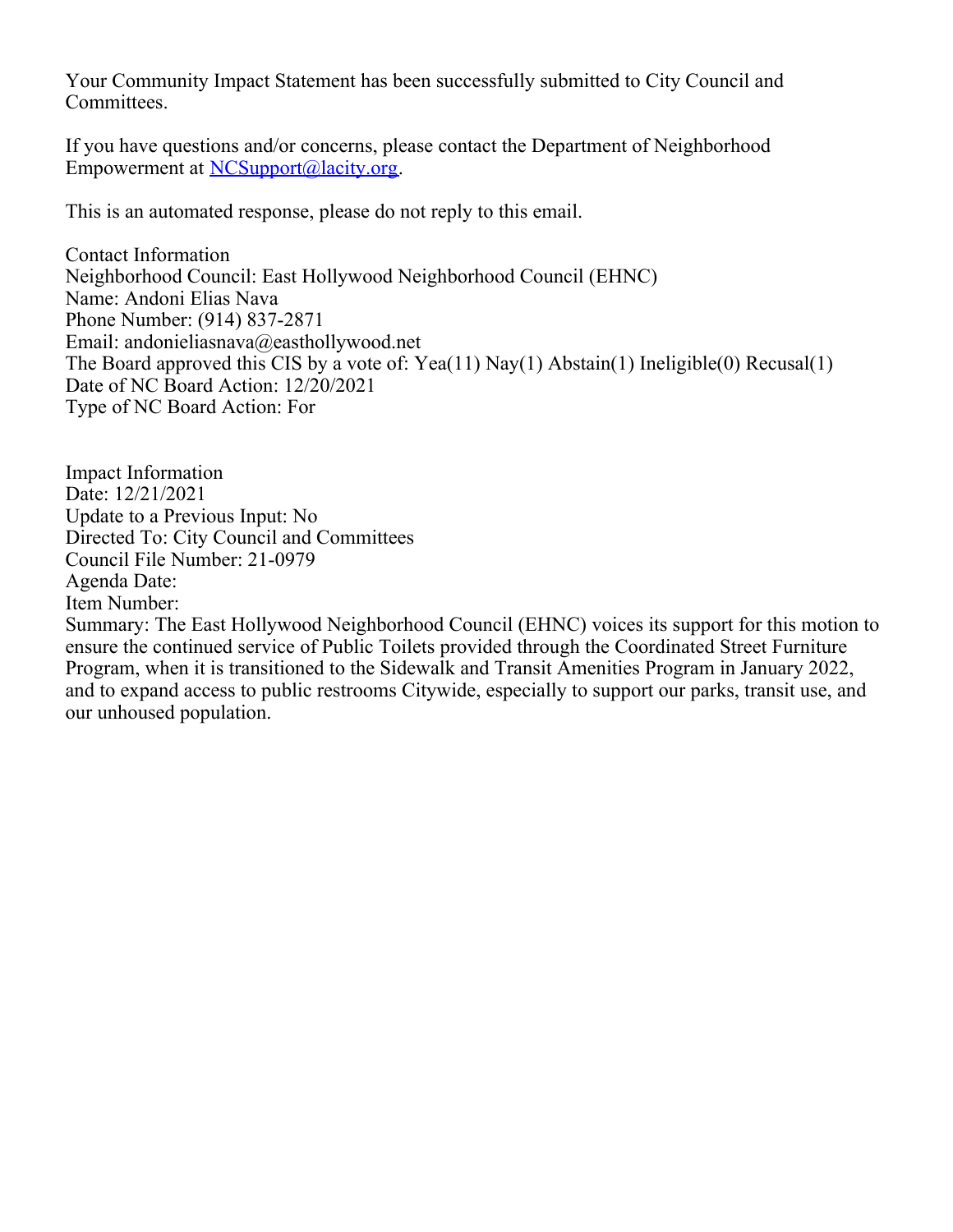

The Honorable Members of the Los Angeles City Council City Hall 200 N. Spring St. Los Angeles, CA 90012

12/20/21

Re: Council File: [21-0979](https://cityclerk.lacity.org/lacityclerkconnect/index.cfm?fa=ccfi.viewrecord&cfnumber=21-0979) Automated Public Toilets (APTs) / Mobile Pit Stops / Coordinated Street Furniture Program / Sidewalk and Transit Amenities Program / Homeless Crisis

Position: Support

Dear Councilmembers,

The East Hollywood Neighborhood Council (EHNC) voices its support for this motion to ensure the continued service of Public Toilets provided through the Coordinated Street Furniture Program, when it is transitioned to the Sidewalk and Transit Amenities Program in January 2022, and to expand access to public restrooms Citywide, especially to support our parks, transit use, and our unhoused population.

With more than 40 thousand people experiencing homelessness on any given night (nearly ¾ of them being unsheltered), and over 50 million annual visitors, the City of Los Angeles is severely lacking in adequate facilities for its residents and visitors alike to use the restroom while moving around the City. In addition to the personal problems this causes for many of our residents, this lack of accessible public restrooms has serious public health implications. The dearth of public restrooms throughout the City places the burden on small businesses to open up their facilities to the public, and in worst case scenarios, leaves the City, its residents, and businesses to clean human waste up off the streets, and in public spaces. Increasing access to public restrooms throughout the City would help alleviate this problem, and provide a clean, dignified, and safe place for our unhoused residents and commuters to use the restroom.

At present, there are 14 Automated Public Toilets (APTs) throughout the City, half of which are attended, an augmentation that has successfully reduced maintenance needs and downtime, increased use, enhanced security, and provided jobs and service opportunities. Unfortunately, this is simply not enough. In order to properly serve our City's unhoused and housed populations, we must increase the number of APTs